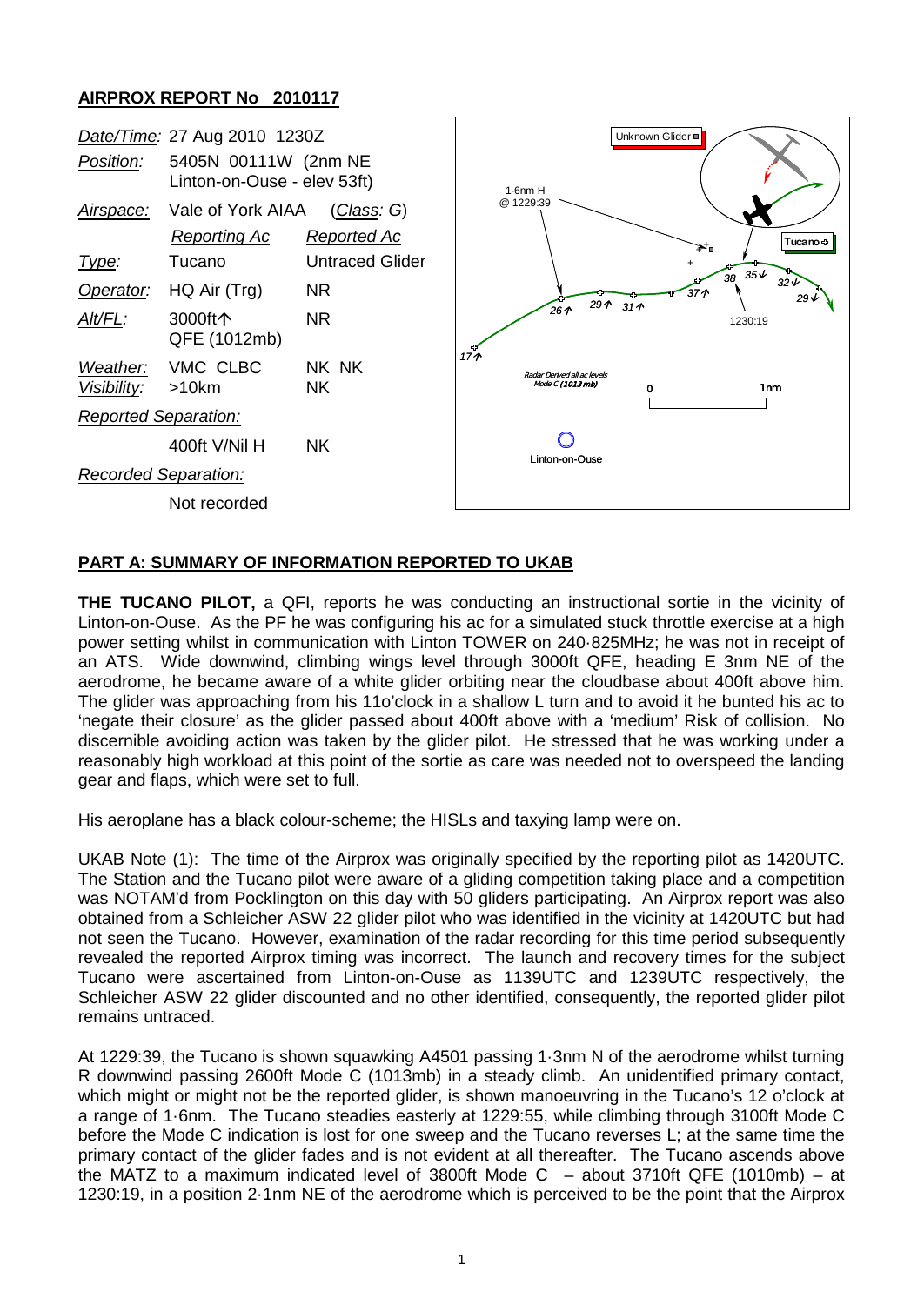occurred in Class G airspace. On the next sweep the Tucano indicates a descent through 3500ft Mode C, which is perhaps indicative of the reported avoiding action 'bunt', before descending steadily through 3200ft whilst turning R.

**HQ 1GP BM SM** reports that for a variety of reasons, no reports or tape transcripts have been provided by the ATSU, which has impacted on the ability of this Command to investigate this Airprox. A recent interview with the ADC about this Airprox has been unable to shed any light on the occurrence. The ADC is an experienced and reliable controller who states that no mention was made of the Airprox on the frequency, nor that there was anything untoward during the period.

It is possible that the reported glider did not appear on the Hi-Brite ATM, as there was another Airprox at Linton-on-Ouse 6 days later when the reported glider was not displayed on the ATM. Alternatively, with the glider operating at around 3400ft, it is more possible that the glider would have been lost in the radar overhead.

Whilst acknowledging that the Airprox occurred in Class G airspace, given the nature and volume of activity at Linton, planning to route over the MATZ in a non-transponding ac and without establishing RT contact with ATC peels away the barriers to an occurrence, leaving only 'see and avoid'.

**HQ AIR (TRG)** agrees with the observation of HQ 1GP BM SM on the actions, or rather the omissions of the glider in this case. The only additional mitigation for the Tucano pilot would have been to ask for a radar service outside of the MATZ but this would have been impractical for several reasons. Indeed, it is unlikely that this would have highlighted the presence of the glider in any case. This incident highlights again the hazards of non-transponding aircraft operating in the vicinity of known high concentrations of traffic without talking to appropriate agencies to warn of their presence. Despite the best efforts of the Board it has proved impossible to trace the glider operator to understand his side of the incident.

## **PART B: SUMMARY OF THE BOARD'S DISCUSSIONS**

Information available included a report solely from the Tucano pilot, radar video recordings, and reports from the appropriate ATC and operating authorities.

The investigation of this Airprox had proven somewhat problematic and the Board noted the unavailability of the ATC RT recording and controller's report, upon which HQ 1Gp BM SM had commented. Moreover, the absence of a report from the glider pilot, who remained untraced, naturally led to an incomplete analysis of the Airprox, which the Board could only assess on the basis of the Tucano pilot's report and the extremely limited recorded radar data.

The Station and the Tucano pilot were aware of a gliding competition taking place and Controller Members noted the comment by HQ 1 Gp BM SM about the lack of RT contact with gliders flying in the vicinity of military aerodromes. Good airmanship would suggest that it was desirable for glider pilots operating nearby to establish RT contact with an aerodrome's ATSU to notify them of their presence and to advise their intentions, which might thereby facilitate mutual warnings about military ac operating from the aerodrome and the glider itself. However, when competitions involving 40-60 gliders were involved controller Members were concerned at the potential to overload RT channels and the controller himself, who might have other higher priority tasks, so a balance had to be struck between information useful to controllers/other pilots and overloading ATC. Whilst acknowledging that any information was better than none, the Board recognised there was no compunction on glider pilots to call ATC when operating VFR under see and avoid and not all glider pilots have RT licences. In the absence of any recorded RT or input from Linton ATC, it was not evident if any glider pilots had called Linton APPROACH (APP). The Tucano pilot was not in receipt of a radar service whilst operating above the MATZ up to 3700ft aal more than 2nm away from the aerodrome, however, it was likely that TOWER would have liaised with APP beforehand. Thus if any glider pilots were in contact with APP on RT or evident on radar it could well have prompted a warning through TOWER